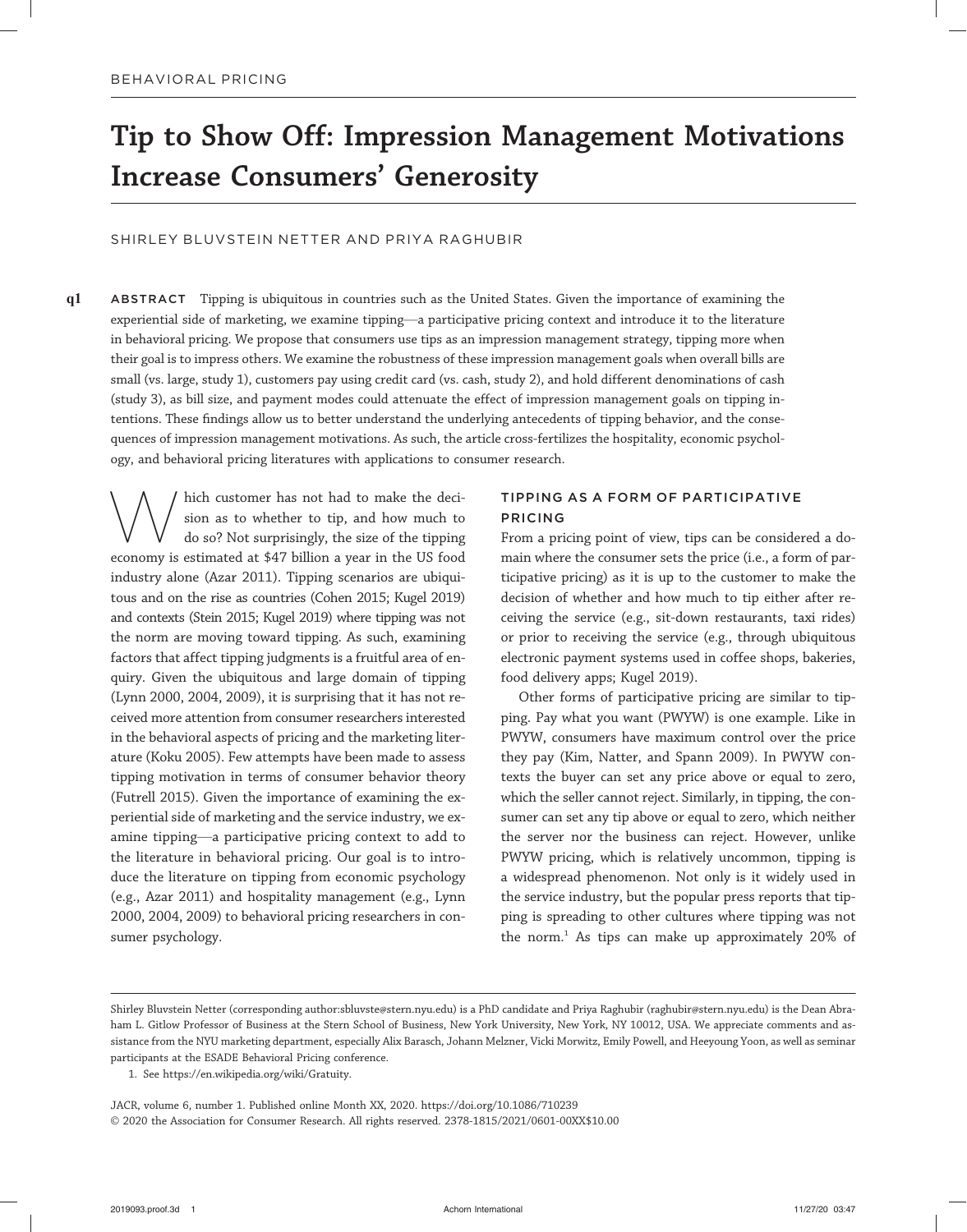the price paid for a service (Azar 2011), this question is one that is important from the point of view of both consumer as well as labor welfare.

Previous attempts to explore motivational accounts and nonselfish behavior in the PWYW literature have shown interesting results. Researchers examining the role of selfimage considerations have found that when granted the opportunity to name the price of a product, fewer consumers choose to buy it than when the price is fixed and low. The rationale for this phenomenon is that individuals feel bad when they pay less than the "appropriate" price for a product (Gneezy et al. 2012). Thus, exploring self-image components in different participative pricing strategies may lead to an improved understanding of the effect of these strategies on consumers' perceptions and behaviors.

#### Impression Management Motivations

teristic of interpersonal experience, defined as "the goaldirected activity of controlling or regulating information in q2 order to influence the impressions formed" (Schlenker 1980). The related construct of self-presentation refers to consumers' attempts to control impressions of themselves (Schlenker 2012). More specifically, self-presentational impression management is about people acting in specific ways to influence others' impressions of them (Leary 2019). A review of the literature on impression management indicates that one of the drivers of this behavior is impression management motivation, which is a function of how relevant it is to one's goals to create a positive impression, how important the desired outcome is, and the gap between the actual and the desired image (Leary and Kowalski 1990).

Impression management is a fundamental feature or charac-

Impression management motivation can be used for beneficial ends. Although people act in ways that advance their own self-interests, they also seem to be doing so while supporting others, making others feel good. As such, impression management activities can involve altruistic goals and prosocial conduct (Schlenker 1980). The current study examines whether people act more generously toward others as an impression management strategy in the context of tipping.

#### Impression Management Motives in Tipping

Imagine that you are on a date with someone you hope to impress or are taking a business client out for a meal. You both sit in a nice restaurant and enjoy a great meal. At the end of the evening, the server leaves the bill on the table. It is now time for you to pay and to leave a tip. Will you leave a higher tip than you usually leave to signal to your dining companion

that you are a generous person so that they see you in a positive light?

Society in general encourages nonselfish behavior (Akerlof 1982). In the tipping domain, the expectation to be generous has multiple determinates. First, tipping is a norm-driven behavior, and people are expected to follow norms (Azar 2007). Second, tipping is a form of showing gratitude to the server in cases of exceptional service (Lynn and Graves 1996; Futrell 2015). Third, tipping is a form of compensation for the poor wages that servers receive (Crespi 1947; Holloway 1985). Might there be additional factors that contribute to tipping behavior? Can tips serve as a strategy to enhance one's image? In other words, do people tip to impress? The thesis of this article is that when impression management goals are important, then people use the size of their tips as a method to manage others' impressions of them.

Prior work on motivational accounts of tipping using consumers' self-report of their tipping behaviors in 39 non-US restaurants concluded that people tip almost exclusively because of social and psychological motivations and not because of service considerations (Azar 2010). There is convergent evidence that people tip in order to conform to social norms (Bodvarsson and Gibson 1999). The conformity literature (Aronson et al. 2015) distinguishes between informational social influence (i.e., people conform because they think that others make good decisions) and normative social influence (i.e., people conform to be liked and accepted by others). The act of tipping to manage impressions is a manifestation of the latter form of influence.

Azar (2004) theorized that tipping might result in positive psychological utility because it allows the tipper to impress others and improve his or her self-image as being generous and kind. However, Azar (2004) only theorized about the act of tipping as a binary choice (i.e., leaving a tip vs. leaving no tip) and did not consider how impression motivation may affect tip magnitude. To our knowledge, no controlled studies have been done examining self-presentational impression management as a predictor of tip amount. This examination is important because previous research using survey data found that self-presentational motives (vs. intrinsic motives) were associated with smaller restaurant tip percentage (Lynn 2009). The weakness of correlational data using self-reports is that consumers may not reveal the true nature of their motivations, especially where these motives involve sensitive information, such as impression management.

In our studies we manipulate the importance of presenting oneself in a positive light by manipulating the dining context. That is, we identify tipping situations where it is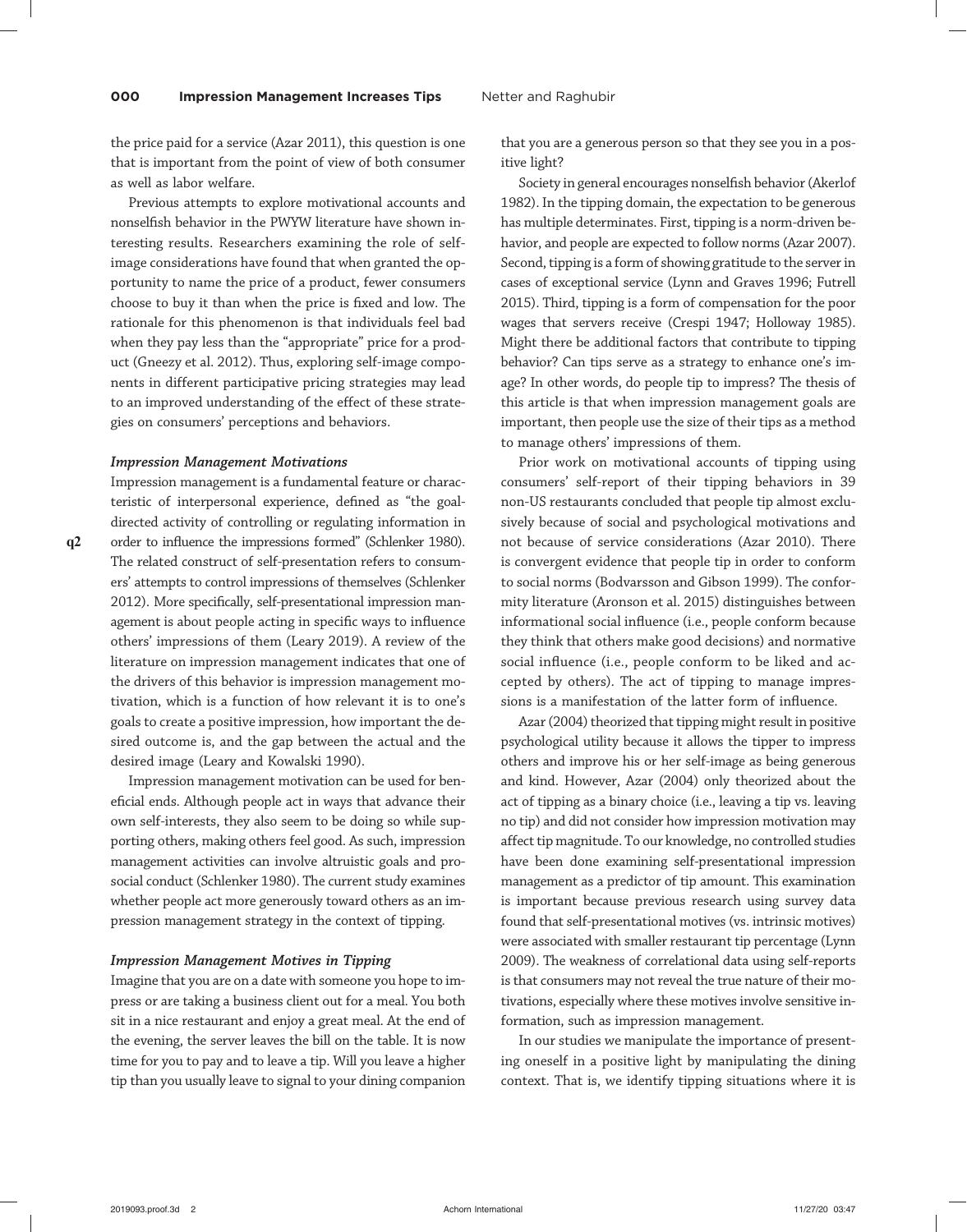more (vs. less) important to create a positive impression. We measure how important it is to create a good impression as well as tipping intentions. We hypothesize that when the need to impress is strong (vs. weak) consumers tip more. Specifically:

H1: Dining context will affect  $(a)$  the importance of impression management and (b) consumers' tipping intentions.

There are alternate ways to impress others. In the context of tipping, the size of the bill may, in itself, be a cue that people could use to manage impressions. Said differently, a more expensive dinner would be likely to impress a dining companion more than a less expensive one. In such a scenario, with more expensive bills serving the need to impress another, tip amounts may not be needed as much to manage impressions. Therefore, we hypothesize:

H2: The effect of hypothesis 1 will be moderated by the size of the bill, such that the effect will be attenuated for larger (vs. smaller) bills.

Finally, we predict that the effect of dining context on tipping intentions will be via the importance of impression management goals. Specifically,

H3: Impression management motivations will mediate the effect of dining context on tipping intentions.

#### Cash versus Credit Modes of Payment

The idea that consumers can use tips to impress rests on the assumption that their tips will be visible to their dining companion. Thus, it is plausible that payment modes that are differentially visible, such as credit cards, will be less likely to be used as a strategy to impress a dining companion, as compared to more visible modes, such as cash. Accordingly, we next turn to a discussion of the potential moderating role of modes of payment on the use of tips as an impression management device.

In the tipping domain, Feinberg (1986) was the first to demonstrate that consumers tipped more with a credit card versus cash. In other domains as well, consumers have been shown to spend more using credit cards and gift certificates versus cash (Hirschman 1979; Gourville and Soman 1998; Prelec and Simester 2001; Soman 2001; Shah et al. 2016). This phenomenon has been referred to as the "monopoly

money effect" (Raghubir and Srivastava 2008). Most researchers' working hypothesis is that the effect occurs due to the lower pain of payment when using credit versus cash (cf. Prelec and Loewenstein 1998). q3

In the current investigation we examine whether the effect of context on tipping intentions is robust to mode of payment, given that tips in cash may be more visible than tips using a credit card. As such, it is plausible that the effect of impression management will be weaker when the payment mode is credit (vs. cash). Study 2 examines the robustness of hypothesis 1 to both modes of payment.

#### Denomination Effect

Whereas cash and credit are differentially visible as discussed above, within the domain of cash itself, it is plausible that a higher denomination note (e.g., one \$10 bill) will be perceived to impress others more than the equivalent value of smaller denomination notes (e.g., 10 bills of \$1). This could lead to people being more likely to use a larger denomination to tip when they would like to impress a dining companion. This pattern suggests a reversal of the denomination effect.

The denomination effect documents that consumers are less likely to purchase, or spend less, when they possess larger (vs. smaller) denomination bill(s) that total to the same amount (Raghubir and Srivastava 2009). There have been a variety of reasons proposed for the effect—perceptual fluency, need for self-control, and disgust.

Mishra, Mishra, and Nayakankuppam (2006) first demonstrated that the greater perceptual fluency of a single larger denomination is associated with greater positive affect, which led consumers to save, rather than spend, large denomination bills. Raghubir and Srivastava (2009) suggested a self-control-based explanation based on consumers' fear of losing track of their money if they break a big bill, leading them to not wish to spend a large denomination bill so as to control their spending.

Di Muro and Noseworthy (2013) suggested yet another explanation: the "clean money effect." They argue that as smaller denominations are more often used, they are physically dirty, leading to disgust (Morales and Fitzsimons 2007). Thus, people are motivated to get rid of or spend small denominations. However, they further showed that in social situations where consumers felt pride, the denomination effect reversed (Di-Muro and Noseworthy 2013, studies 4 and 5).

Giving higher tips can lead people feel positive emotions such as pride and generosity. If paying a larger tip is a strategy to impress others, then people may be also using the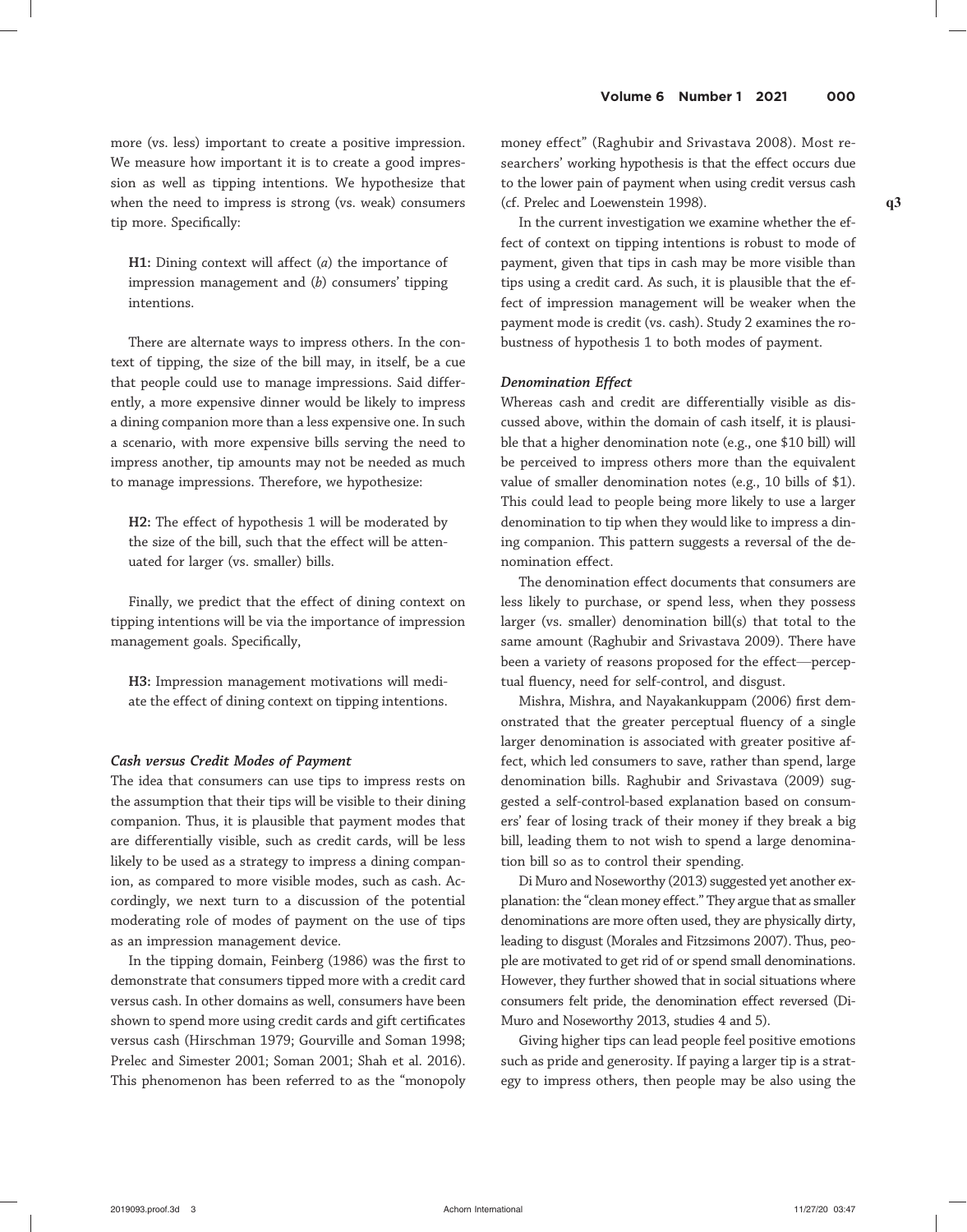denominations they carry as a strategy to impress others. As such, it is important to assess whether the effect of context on impression management goals and tipping intentions (hypothesis 1) is robust to smaller and higher denominations.

It is also important to assess the robustness of the denomination effect under different contexts that differ in terms of the importance of impression management goals. Specifically, given the importance of impression management goals when consumers tip, the question of whether the denomination effect will replicate or reverse in the tipping domain is pertinent. The value of a note might play a role when consumers leave a large denomination bill (i.e., \$10) instead of giving smaller denominations (i.e., 10 \$1 bills), as counting small change might signal penny-pinching. Thus, we hypothesize:

H4: The stronger the impression management goals, the greater the likelihood of tipping with larger denominations.

The primary contribution of this article is to crossfertilize the service management and hospitality, economic psychology, and behavioral pricing literatures. This exploration offers applications to consumer research, including shedding light on how tips can serve as an impression formation strategy for consumers. We conclude with an agenda for future research in the domain of tipping and theoretical implications for behavioral pricing.

Study 1 shows the effects of context on impression management and tipping intentions for smaller and larger bill amounts, testing hypotheses 1 and 2. Study 2 tests hypothesis 3, the mediating role of impression management and assess the robustness of hypothesis 1 when payment modes are credit card and cash. Study 3 examines the robustness of hypothesis 1 when different denominations are held, and also tests hypothesis 4, that predicts an attenuation of the denomination effect when impression management goals are stronger. We first briefly report the results of a pretest prior to describing each of the studies. The article reports the primary measures with all other measures reported in the appendix, available online.

# PRETEST: HIGH AND LOW IMPRESSION MOTIVATIONS

The purpose of the pretest was to identify two contexts that differed in terms of impression management motivations to be used as an impression management device.

#### Method

We asked 35 participants from Amazon Mechanical Turk (MTurk; male = 15; mean age =  $31.91$  years), to rate the need to manage an impression while dining out with either an old friend or a potentially important business client. Due to partial nonresponse, some degrees of freedom may be lower than expected. The impression management goals index was measured using four items on a Likert scale  $(1 =$ not at all to  $7 =$  very much): How important is it that your lunch companion  $(a)$  will see you in a positive light?  $(b)$  be impressed by you? (c) will think highly of you? and that (d) you will leave a good impression on your lunch companion? ( $\alpha = .86$ ).

#### Results

Impression Management Goals Index. An ANOVA on the impression-management goals index with dining companion (friend/client) as the independent variable revealed a significant main effect  $(F(1, 30) = 4.20, p = .049, \eta^2 = .123)$ . Participants reported stronger impression management goals when the companion was a business client ( $M = 6.14$ , SE = .20) versus an old friend ( $M = 5.48$ , SE = .25).

The following three studies manipulate dining companion: old friend or a potentially important business client. We further used an open folder for the remainder of the studies (see the appendix, available online files for additional secondary analyses).

Each study crosses the dining companion factor with a second variable: absolute price level that is expected to moderate impression management motivations (study 1), cash or credit mode of payment (study 2), and denomination of payment (study 3).

# STUDY 1: THE EFFECT OF IMPRESSION MANAGEMENT GOALS ON TIPPING INTENTIONS AS A FUNCTION OF BILL SIZE

The purpose of study 1 was to establish the base effect of context on impression management goals and tipping intentions (hypothesis 1) and whether this effect would be stronger for lower bill values (hypothesis 2).

#### Design

In total, 374 adults (male  $= 246$ ; age  $= 33.93$  years) from MTurk participated in exchange for \$0.50. Participants were assigned to one of four conditions crossing dining companion (old friend/business client) and total bill amount (low: \$47.50/ high: \$82.50). A total of 313 participants passed the attention check about the dining companion manipulation,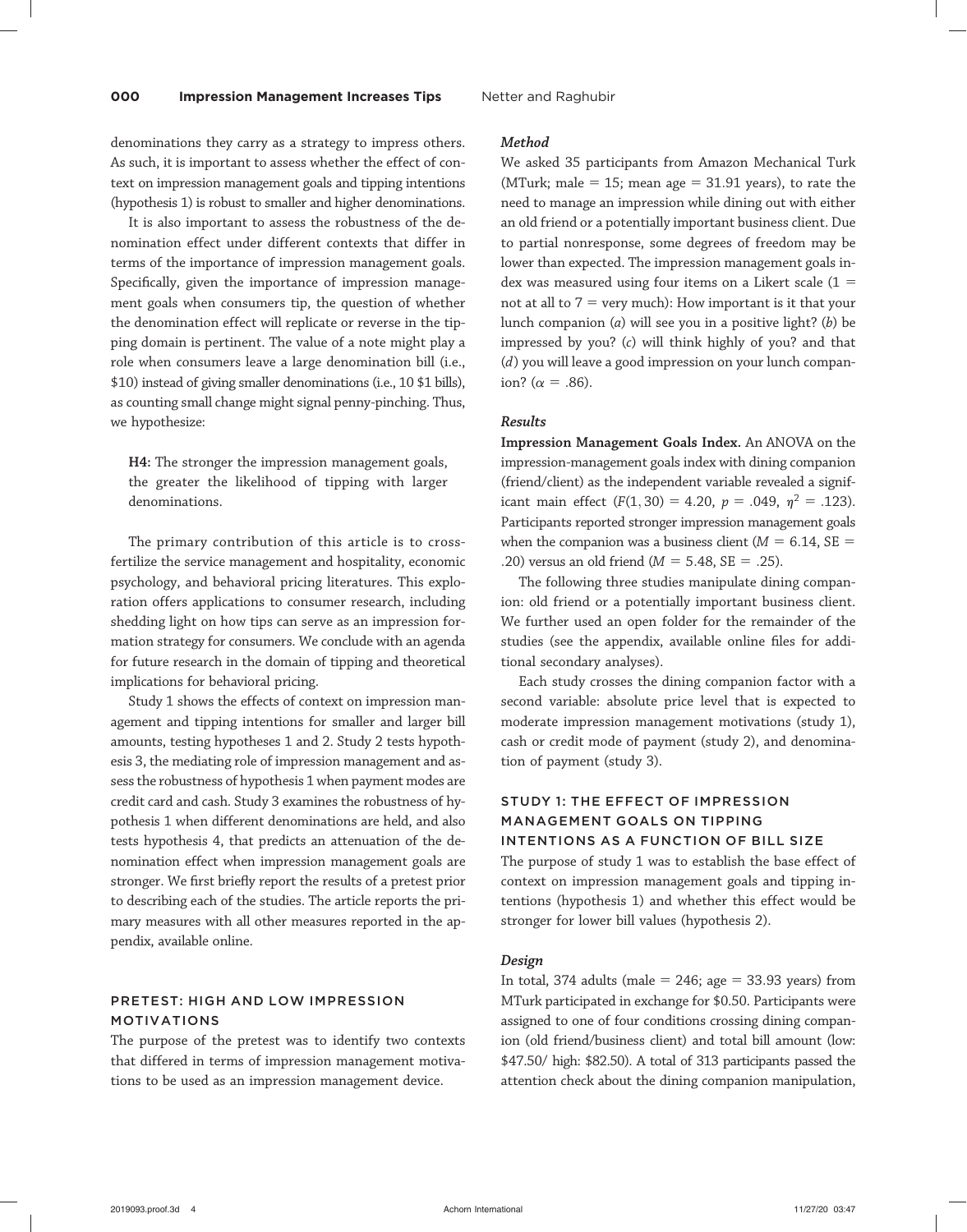and were retained for analysis. Participants were asked to answer the same impression management goals index as in the pretest ( $\alpha = .89$ ). They were shown a bill in an open folder and were asked (using an open-ended scale) to indicate how much they would tip, their gender, and age.

#### Results

Impression Management Goals Index. A two-way ANOVA with impression-management goals index as the dependent variable revealed a significant main effect of dining companion (F(1,308) = 69.15,  $p < .001$ ,  $\eta^2 = .183$ ), with higher impression management goals reported for a business client  $(M = 6.06, SE = .08)$  compared to an old friend  $(M = 5.04,$  $SE = .09$ ). The interaction term was significant ( $F(1, 308) =$ 5.11,  $p = .025$ ,  $\eta^2 = .016$ ) and indicated that when the bill amount was low, the effect of lunch companion was smaller (all  $M = 6.01$ , SE = .12 vs.  $M = 5.27$ , SE = .12; for client vs. friend,  $F(1, 160) = 18.67$ ,  $p < .001$ ,  $\eta^2 = .104$ ) than when the bill amount was high (all  $M = 6.10$  SE = .12 vs.  $M = 4.80$ , SE = .12; for client vs. friend,  $F(1, 150) =$ 55.22,  $p < .001$ ,  $n^2 = .272$ ; see fig. 1A).

Looked at differently, impression management goals for the business client remained the same in the small and high bills conditions ( $F < 1$ ,  $p > .5$ ), but there was a higher need to impress a friend when the bill was low  $(F(1, 140) = 5.33,$  $p = .022$ ,  $\eta^2 = .037$ ). The main effect of bill size was not significant ( $F(1, 308) = 2.27$ ,  $p = .133$ ,  $\eta^2 = .007$ ).

Tip Percentage. A two-way ANOVA on tip percentage revealed a main effect of dining companion  $(F(1, 308) = 4.39)$ ,  $p = .037$ ,  $\eta^2 = .014$ ). Supporting hypothesis 1, participants indicated higher tips for a business client ( $M = 25.5\%$ ,  $SE = 1.9\%$ ) than an old friend (M = 19.6%, SE = 2.1%). While the interaction term was not significant  $(F(1, 308) =$ 

1.84,  $p = .176$ ,  $\eta^2 = .006$ ), we examined differences as for the impression management index above.

Directionally supporting hypothesis 2, when the bill amount was low, the effect of dining companion was significant (all  $M = 28.6\%$ , SE = 3.2% vs.  $M = 18.8\%$ , SE = 3.4%; for client vs. friend,  $F(1, 160) = 4.34$ ,  $p = .039$ ,  $n^2 = 0.026$ , but there was no difference when the bill amount was high (all  $M = 22.4\%$  SE = 2.0% vs.  $M = 20.3\%$ , SE = 2.2%; for client vs. friend,  $F < 1$ ,  $p > .45$ ; see fig. 1B).

Looked at differently, bill amount did not affect tip percent for a friend ( $F < 1$ ,  $p > .5$ ), but there were directionally higher percent tips paid for a business client when the bill was low  $(F(1, 168) = 1.68, p = .196, \eta^2 = .010)$ .

Given the absence of a significant interaction on the dependent variable, tip percentage, we do not report any mediation analysis in this study.

Discussion. This study provided initial evidence that tipping intentions are higher when consumers have a goal to impress others. There was a difference of nearly ten percentage points in tipping percent between a business client and a friend when the bill was low. At higher bill amounts, the effect attenuated. Studies 2 and 3 use the lower bill value from study 1 (\$47.50) to test how mode of payment (cash vs. credit and denomination) affect these results.

# STUDY 2: THE MEDIATING ROLE OF IMPRESSION MANAGEMENT ON TIPPING INTENTIONS Design

In total, 462 adults between the ages of 18 and 70 years (male = 260; mean age = 35.7 years) from MTurk participated in exchange for \$0.50. Fourteen participants did not



Figure 1. Moderating effect of bill amount and dining companion on (A) impression management goals and (B) tipping intentions.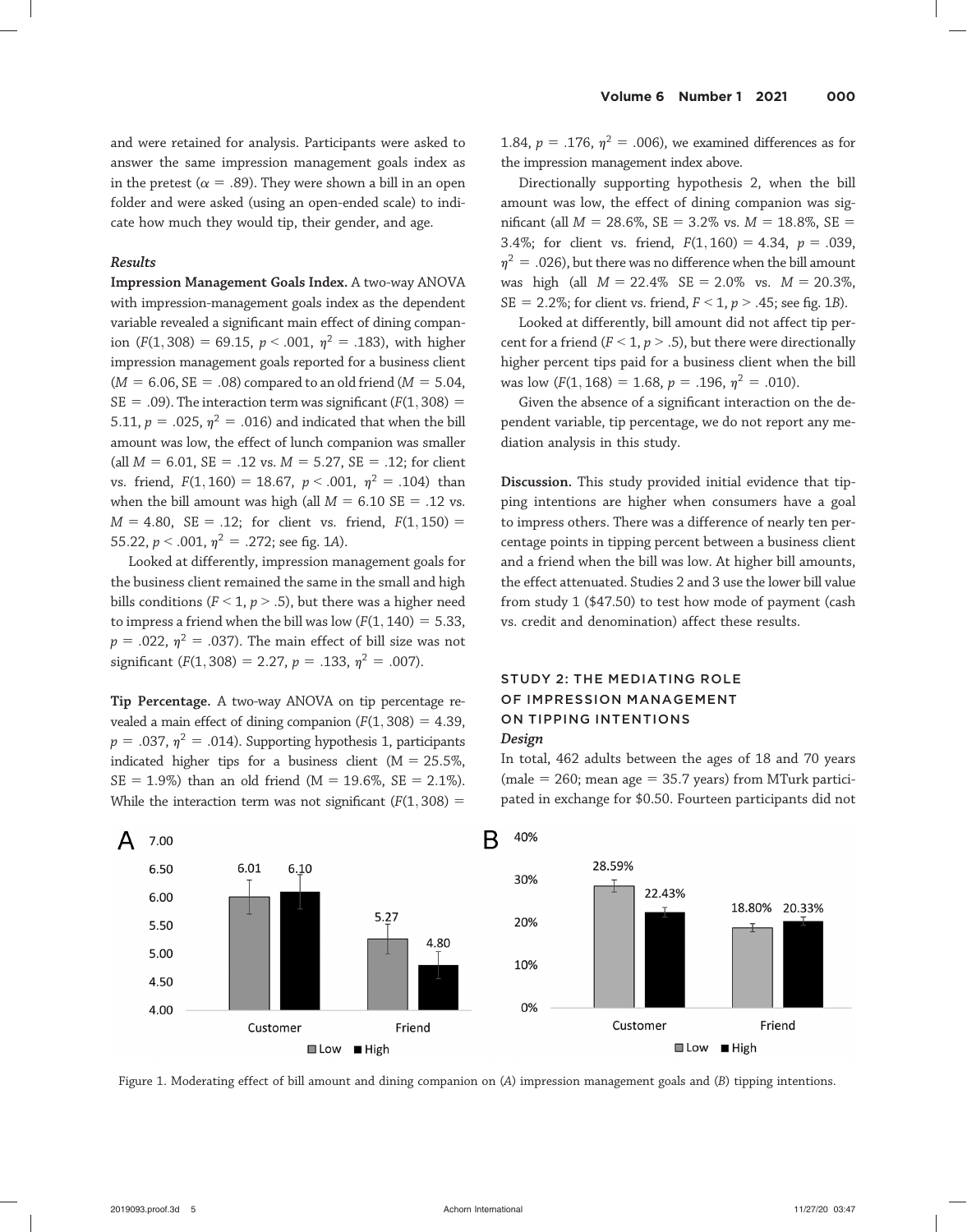complete the study, leaving a usable sample of 448 participants. Participants were assigned to one of four conditions in a between-subjects design manipulating dining companion (old friend vs. business client) and payment mode (cash vs. credit). Payment mode was manipulated by assigning participants to pay for the lunch with either cash or credit.

Participants were shown a bill for \$47.50 and were asked (using a sliding scale anchored at \$0–\$20) to indicate how much they would tip. Then participants completed the four-item impression management goals index ( $\alpha = .93$ ). Then, to test perceptions of visibility of modes of payment participants rated four forms payment on four dimensions related to privacy and visibility. The four forms were: bill in an open/ closed folder and payment with cash/ credit. The dimensions on which they rated their agreement on a Likert scale include (1 = not at all to 7 = very much): Cash/credit card is a private form of payment as others cannot see how much you tip; when you pay with cash/credit card your dining companions can easily see how much you tipped; cash/ credit card is a transparent form of payment as everyone around can see how much you tip; and cash/credit card is a visible form of payment. The last three items loaded onto a single factor and were combined into a visibility index (all  $\alpha$  = .78 and .86 for cash and credit, respectively), while the first loaded onto a different factor and was analyzed separately. Finally, participants reported their gender and age.

#### Results

Visibility of Cash and Credit Tips. A repeated-measures analysis on the three-item visibility indexes for cash and credit with lunch companion and payment mode as the betweensubjects factors revealed a main effect of the repeatedmeasure cash versus credit  $(F(1, 444) = 609.74, p < .001,$  $n^2$  = .579). As expected, cash tips were judged as more visible ( $M = 5.84$ , SE = .05) than credit card tips ( $M = 3.22$ , SE = .08). No other effects were significant at  $p < .05$ . Both means were significantly different from the scale midpoint of 4, with cash tips higher than the scale midpoint, and credit card tips lower than the scale midpoint.

Privacy of Cash and Credit Tips. A repeated-measures analysis on visibility judgments revealed a main effect of the repeated-measure cash versus credit  $(F(1, 444) = 530.00,$  $p < .001$ ,  $\eta^2 = .544$ ). Participants judged tipping with cash as less private ( $M = 2.86$ , SE = .09) than tipping with a credit card ( $M = 5.67$ , SE = .07). No other effects were significant at  $p < .05$ . Both means were significantly different from the scale midpoint of 4, with cash tips lower, and credit card tips higher than the scale midpoint, as expected.

Impression Management Goal Index. A two-way ANOVA with the impression-management index as the dependent variable and dining companion and payment mode as the independent variables revealed a significant main effect of dining companion  $(F(1, 444) = 44.998, p < .001, n^2 = .092)$ . Participants reported higher impression management motivations for a business client ( $M = 5.25$ , SE = .11) versus an old friend ( $M = 4.24$ ,  $SE = .11$ ). The main effect of mode of payment  $(F(1, 444) = 1.68, p = .195, \eta^2 = .004)$ or the interaction ( $F < 1$ ) were not significant. Thus, the effect of context on impression management goals (i.e., hypothesis 1) was robust to payments made using credit card as well as cash, although payments made with cash were judged to be more visible and less private than payments made with credit card.

Tip Amount. A two-way ANOVA with tip amount as the dependent variable and dining companion and mode of payment as the independent variables revealed a significant main effect of dining companion ( $F(1, 444) = 5.84$ ,  $p = .016$ ,  $p^2 =$ :013). Further supporting hypothesis 1, participants indicated significantly higher tips for a business client ( $M = 9.64$ ,  $SE = .25$ ) versus an old friend ( $M = 8.80$ ,  $SE = .25$ ). The effect of payment mode and the interaction were not significant (all  $F < 1$ ). Thus, hypothesis 1, the effect of context on tipping intention, was robust to payments made using credit card as well as cash.

Mediation Analysis. We examined a mediation model to assess whether the effect of dining companion was mediated by impression management goals. Model 4 (Hayes 2017) with 5,000 bootstrap samples was used. As can be seen in figure 2 the indirect effect of dining companion on total tip amount through impression management goals was statistically significant ( $B = .28$ ,  $SE = .12$ ; 95% confidence interval [.07, .54]). Thus, hypothesis 3 was supported.

Discussion. This study shows that dining companion increases tip amounts through perceptions of impression management goals (hypothesis 3). The effect of dining context on impression management and tipping intentions was robust to payments made using credit cards as well as cash, although cash tips were perceived to be more visible. The next study tests whether the effect of context on impression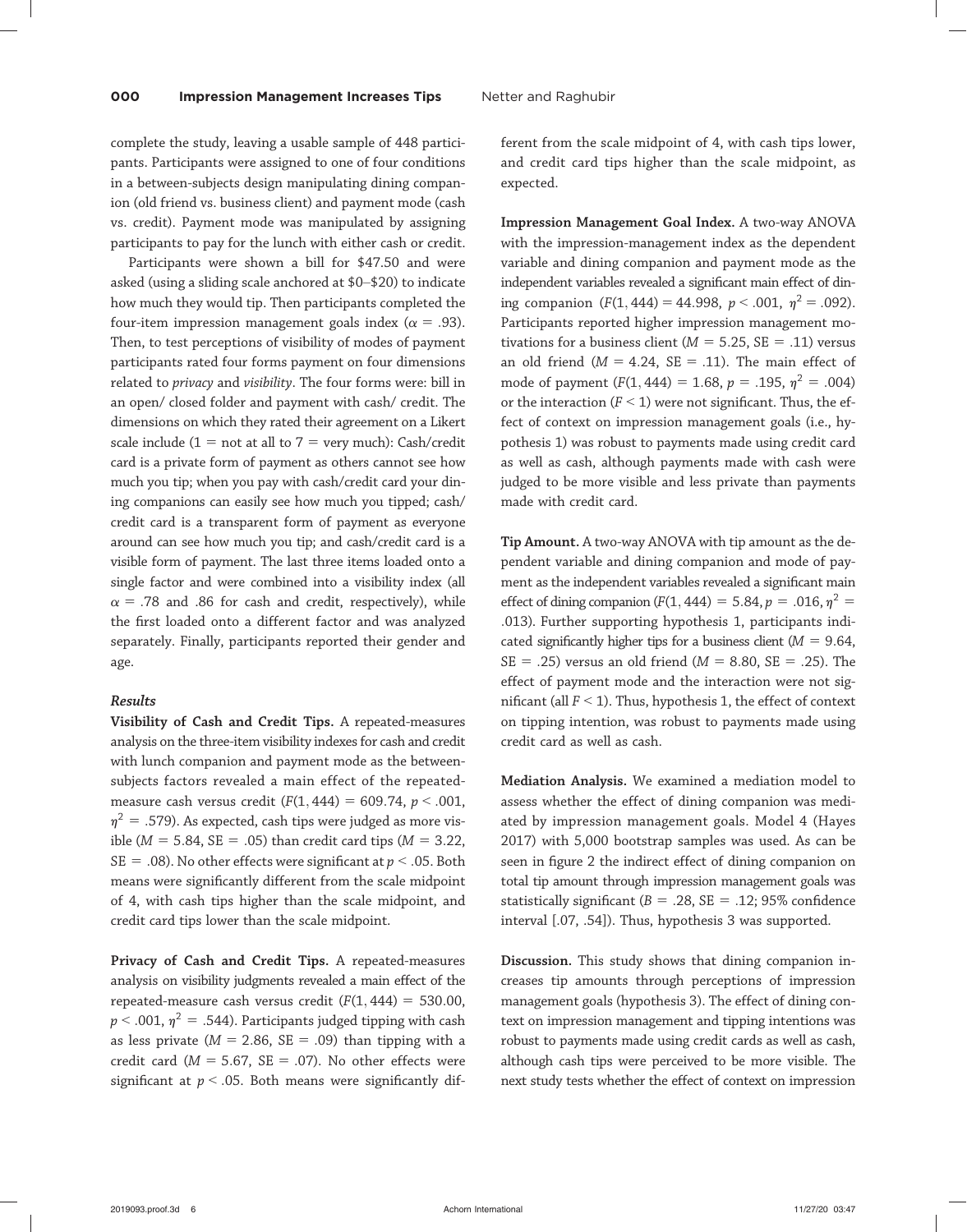

Figure 2. Mediation of impression management on the relationship between dining companion and tip amount.  $\gamma p < 0.05$ ,  $\gamma p < 0.01$ ,  $\gamma p < 0.01$ .

management goals and tipping intentions will be robust to cash denominations carried. It also tests whether, under conditions where impression management goals are stronger, the denomination effect will be attenuated.

# STUDY 3: THE MODERATING ROLE OF IMPRESSION MANAGEMENT ON THE DENOMINATION EFFECT

## Design

In total, 442 adults between the ages of 20 and 73 years (male = 269; Mean age = 37.21 years) from Amazon's MTurk participated in exchange for \$ 0.50. Participants were assigned to one of four conditions manipulating dining companion and denomination. Denomination was manipulated by telling participants that they were carrying larger (\$10, \$5, five \$1) or smaller (\$10, ten \$1) denominations and showing them a visual. As an attention check, participants confirmed the denomination they were carrying ( $n = 401$  passed the check and were retained for the analysis).<sup>2</sup> Participants were then shown a bill for  $$47.50$ in an open folder and were asked how likely it was that they would leave their \$10 bill as part of their overall tip (from  $1 =$  not at all to  $7 =$  extremely likely). This was used as the primary dependent measure, using the \$10 bill as an impression management strategy. They then indicated how much they would tip (slider scale anchored at \$0–\$25). Participants subsequently answered the four-item impression management goals index ( $\alpha = .94$ ), one statement about denomination and impression ("paying with a large denomination can impress others";  $1 =$  completely disagree to  $7 =$ completely agree), and their gender and age.

#### Results

Tipping with a Large Denomination to Impress Others. A two-way ANOVA with lunch companion and denomination as the independent variables and beliefs that paying with a large denomination can impress others showed a significant main effect for lunch companion  $(F(1, 410) = 5.73,$  $p = .017$ ,  $\eta^2 = .014$ ). Participants reported higher scores in the business client condition ( $M = 4.84$ , SE = .13) compared to the friend condition ( $M = 4.41$ , SE = .13). No other effects were significant at  $p < .05$ . The overall mean is significantly different from the scale mid-point ( $M =$ 4.64,  $t_{141}$  = 7.32,  $p < .001$ ), indicating overall agreement with the belief that tipping with larger denominations impresses others.

Impression Management Index. A two-way ANOVA with impression-management goals index as the dependent variable and dining companion and denomination as the independent variables revealed a main effect of dining companion  $(F(1, 369) = 65.26, p < .001, \eta^2 = .150)$ , with participants reporting higher scores for a business client ( $M = 5.14$ ,  $SE = .12$ ) versus an old friend ( $M = 3.77$ ,  $SE = .12$ ). The interaction term was significant ( $F(1, 369) = 7.35$ ,  $p = .007$ ,  $\eta^2$  = .020), with the effect of dining companion larger in the larger (\$10, \$5,  $5 \times$  \$1: all  $M = 5.30$  vs. 3.47, SE = .17 and .16;  $F(1, 190) = 57.53$ ,  $p < .001$ ,  $\eta^2 = .232$ ), versus smaller (\$10,  $10 \times 11$ ; all  $M = 4.98$  vs. 4.08, SE = .17 and .18;  $F(1, 179) = 14.66$ ,  $p < .001$ ,  $p<sup>2</sup> = .076$ ) denomination condition (see fig. 3; discussion). The main effect of denomination was not significant  $(F < 1)$ .

Intention to Leave \$10 as a Tip. A two-way ANOVA with the intention to leave the \$10 note as part of the tip as the dependent variable revealed a main effect of dining companion  $(F(1, 369) = 9.37, p = .002, \eta^2 = .025)$ , with participants

<sup>2.</sup> A software glitch did not record the denomination condition for 28 respondents leading to smaller degrees of freedom for some measures.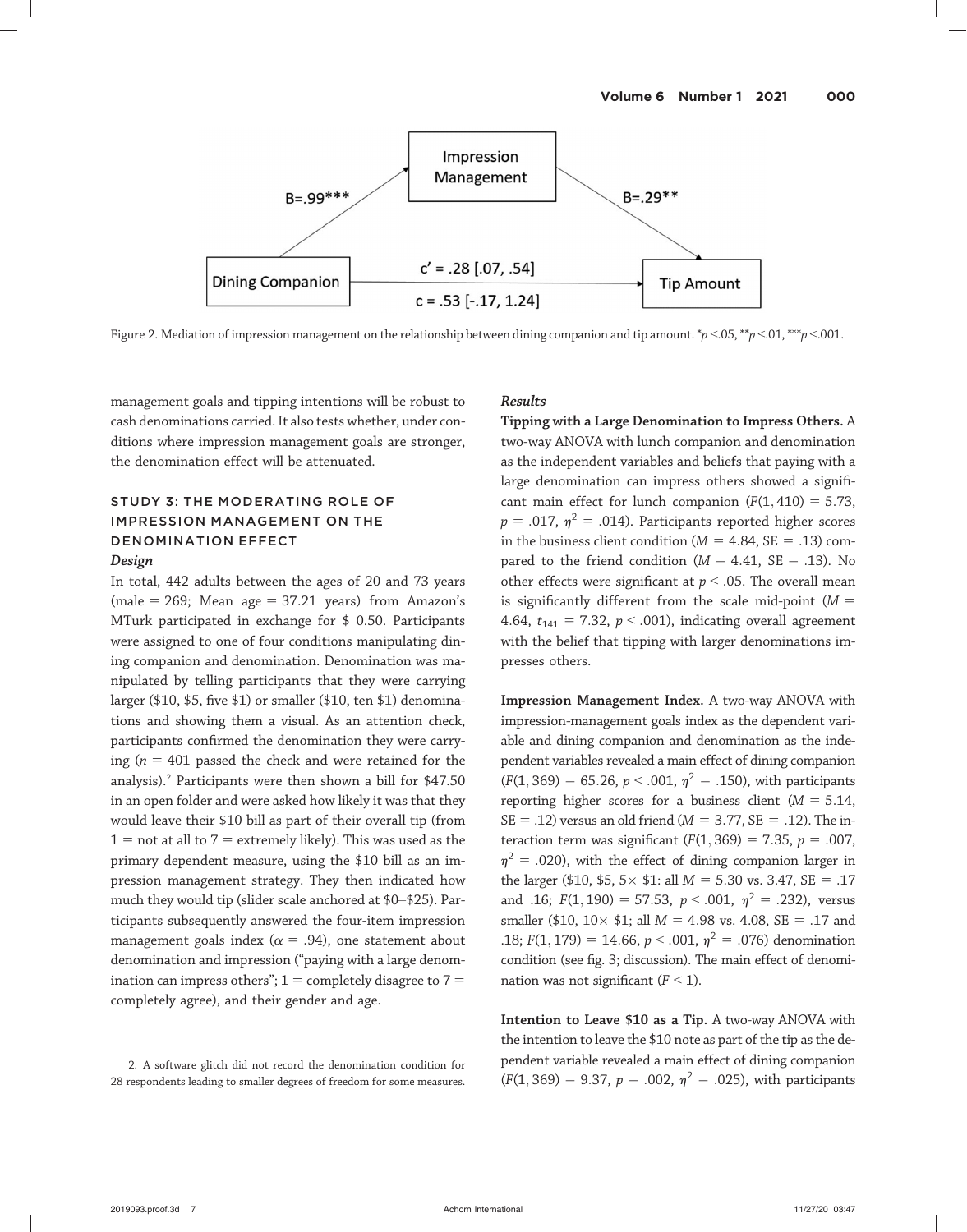

Figure 3. Impression management motivations for dining with a friend or a client.

indicating a higher likelihood for a business client ( $M = 5.65$ ,  $SE = .15$ ) versus an old friend ( $M = 4.98$ ,  $SE = .15$ ). No other effects were significant at  $p < .05$ . This pattern supports hypothesis 4, which argued that there would be greater likelihood of using a large denomination under conditions where impression management goals were stronger. In both conditions the mean value is higher than the midpoint of 4  $(t_{215} = 11.95, t_{204} = 6.55,$  all  $p < .001$ ), suggesting a pattern consistent with the reversal of the denomination effect. Additional analyses are presented in the appendix.

Discussion. Study 3 adds to the evidence that impression management goals increase tips. We also present initial evidence that the denomination effect in tipping, is conceptually reversed: people were more likely to use their \$10 bill as part of their tip rather than not to—especially when they were dining with a business client. We suggest that this is because people believe that tipping with larger denominations can impress others, as evidenced in the agreement to the statement "paying with a large denomination can impress others." The data show that this belief was stronger in the condition where people carried large denominations. This effect should be replicated before conclusions can be drawn from it. However, the fact that we saw this pattern in the data explains why denomination moderated the effect of dining companion on impression management. In support of hypothesis 4, not only do people tip more when the need to impress is greater, but they also choose to tip with their larger denomination.

# GENERAL DISCUSSION

This article introduces the domain of tipping, which is well studied in the domains of tourism and hospitality (e.g., Azar 2005; Lynn and Brewster 2015), into the consumer

psychology behavioral pricing literature. We show that consumers use tips as a strategy to manage impressions. Specifically, supporting hypothesis 1 we found in study 1 that total tip amount is larger when the dining companion is a business client rather than an old friend. This effect was (directionally) stronger when the overall price of the service was lower (vs. higher), directionally supporting hypothesis 2. Study 2 showed that the effect of dining companion on total tip amount is mediated by impression management goals (supporting hypothesis 3). Finally, study 3 showed a reversal of the denomination effect. Not only do consumers give higher tips to impress, they also use to pay with larger denominations as another impression management strategy. People are more likely to leave their tip with their larger denomination when they are dining with an important business client (vs. old friend), supporting hypothesis 4.

We add to the literatures of behavioral pricing, especially the recent work in the domain of participative pricing, as well as the literature on payment mode effects and contribute to the literature on the antecedents of tipping in the service industry.

#### Theoretical and Managerial Contributions

Participative Pricing. While prior literature in behavioral pricing has examined the effects of store- or manager-set prices and frames, there is increasing interest in contexts where the consumer sets the price, or participative pricing. These customer-set pricing situations include PWYW pricing, which is a context similar to tipping as the consumer decides how much to tip even in the presence of norms and explicit recommendations.

The current study contributes to the literature on participative pricing, a nascent and understudied domain, with the bulk of prior work being in the domain of PWYW pricing (Kim et al. 2009, 2014; Regner and Riener 2012; Schmidt, Spann, and Zeithammer 2014). The PWYW literature documents that the prices consumers pay are affected by perceptions of fairness, avoiding guilt, customer satisfaction, reference price, and income (Kim, Kaufmann, and Stegemann 2014; Schons et al. 2014; Kunter 2015). We add impression management goals to that list.

Payment Mode. Feinberg (1986) was the first to document that restaurant patrons tipping with a credit card left higher tips (see also McCall and Belmont 1996). We examined this effect as a function of impression management goals and found that there was no difference in the tips as a function of mode of payment. However, we did find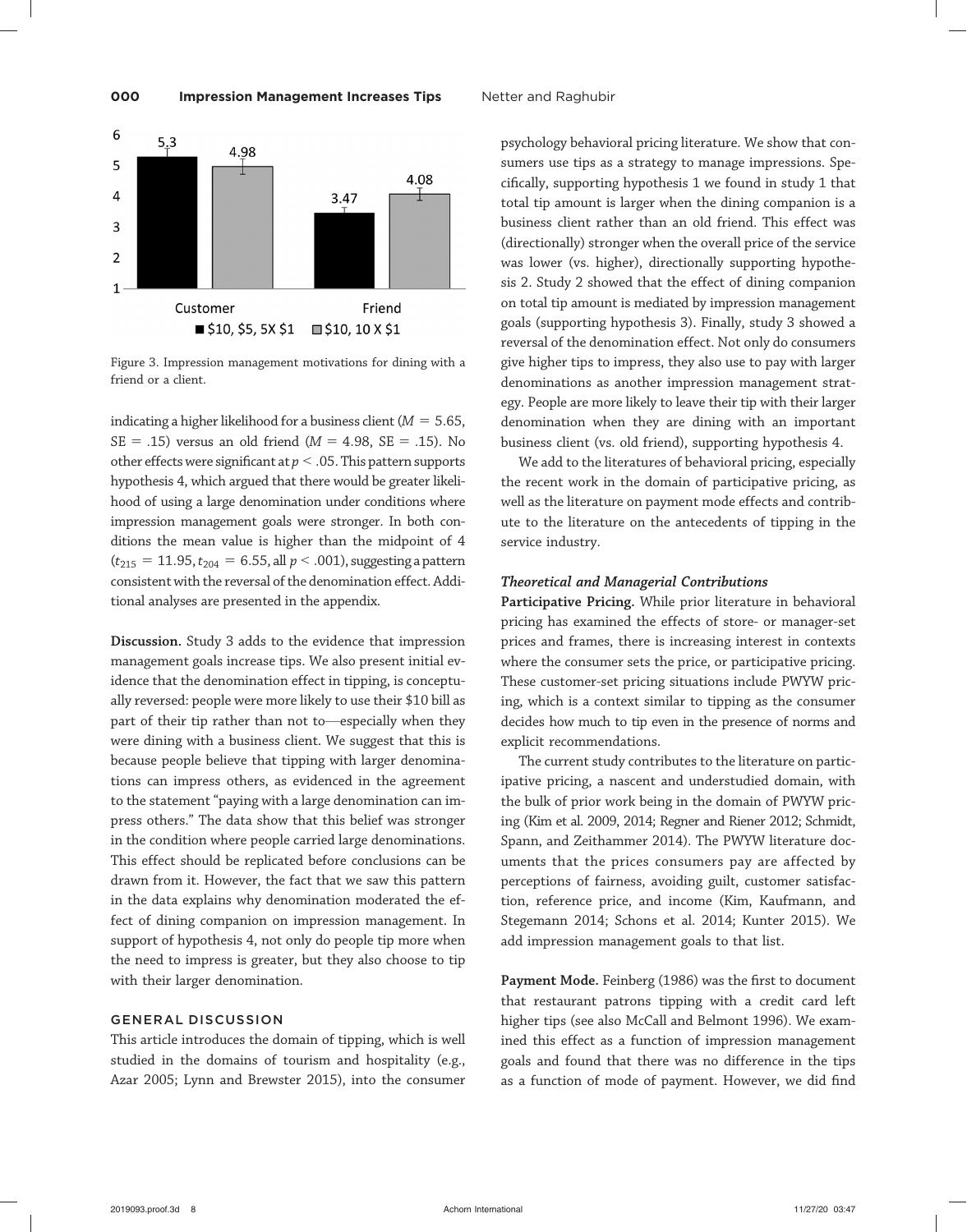that denominations are an important factor when one decided to leave tips. Our approach was comparable to that employed by Di Muro and Noseworthy (2013), who changed social context to examine the likelihood of paying using smaller or larger denominations. We suggest that the act of leaving larger denomination bill for the tip signals generosity as people try to avoid being seen as penny-pinching when counting small change. As such when the need for self-presentation is greater, the usage of a larger bill can enhance self-image by signaling generosity, reversing the denomination effect.

Tipping. Prior work suggested motivational accounts, rather than strategic and service accounts, of tipping (Azar 2004) and that tipper may gain utility through enhanced self-image. However, this premise was not tested in a controlled experiment and correlational evidence suggested that the opposite: that self-presentational (vs. intrinsic) motives are correlated with lower tip amounts (Lynn 2009). This article makes a contribution to the literature on tipping by showing that social context is a significant determinates of tip amount such that consumers choose to tip more when they are in a social situation where they have stronger impression goals. Furthermore, these effects are stronger for lower bill amounts. These findings not only contribute to the literature of tipping, but to the business industry by showing further evidence that motivational accounts are an important factor that may enhance consumers' generosity.

Prior work also suggests that tippers are not price sensitive. For example, Lynn and Sturman (2003) explored ways to explain the "magnitude effect," which is the tendency for tip percentages to decline as bill size increases. Additionally, Lynn and Wang (2013) found that changes in menu prices affected perceptions of restaurant expensiveness more than did changes in voluntary tipping policies. Finally, Alexander, Boone and Lynn (2020) found that larger tip recommendations increased tip amounts but did not affect customer satisfaction, patronage frequency, or bill size as would be expected of budget conscious consumers. Study 1 results show that consumers tipping percentages may be more price sensitive than earlier documented, as they are a function of dining companion as well as bill size. When bills were low (vs. high), tip percentages were directionally higher—results that should be replicated by future research.

#### Areas for Future Research

Future research can extend these effects by examining if effects replicate when tips are given prior to the service being received as is becoming increasingly common with app-based payment systems. Future research could also measure actual tips to examine the generalizability of the findings.

Despite the large body of work done in the domain of hospitality, the study of tipping is ripe with unanswered questions that are of both theoretical and managerial interest. These include context effects and individual and cultural difference variables. For example, in contexts where tip options are presented to customers to choose from, how does the way in which tip options are presented affect consumers' likelihood to tip and tip amounts? Does it matter if the format used is relative percentages or absolute amounts?

What are the norms for tipping in different service industries and how and why do these vary across countries and time? What individual differences come into play for a customer to decide how much to tip? What are the underlying motivations for tipping and do these vary as a function of context? These questions could be examined using a multimethod approach with secondary data analyses, surveys, and field and laboratory experiments. We hope this article will spur such investigations.

#### REFERENCES

- Akerlof, George A. (1982), "Labor Contracts as Partial Gift Exchange," Quarterly Journal of Economics, 97 (4), 543–69.
- Alexander, Damon, Chtistopher Boone, and Michael Lynn (2020), "The Effects of Tip Recommendations on Customer Tipping, Satisfaction, Repatronage, and Spending," Management Science. https://doi.org/10 .1287/mnsc.2019.3541.
- Aronson, Elliot, Timothy D. Wilson, Robin M. Akert, and Samuel M. Sommers (2015), Social Psychology, 9th ed., New York: Pearson.
- Azar, Ofer H. (2004), "What Sustains Social Norms and [How They Evolve?](https://doi.org/10.1287/mnsc.2019.3541) [The Case of Tipping,](https://doi.org/10.1287/mnsc.2019.3541)" Journal of Economic Behavior and Organization, 54 (1), 49–64.
- (2005), "Who Do We Tip and Why? An Empirical Investigation," Applied Economics, 37 (16), 1871–79.
- (2007), "Do People Tip Strategically, to Improve Future Service? Theory and Evidence," Canadian Journal of Economics, 40 (2), 515–27.
- (2010), "Do People Tip because of Psychological or Strategic Motivations? An Empirical Analysis of Restaurant Tipping," Applied Economics, 42 (23), 3039–44.
- (2011), "Business Strategy and the Social Norm of Tipping," Journal of Economic Psychology, 32 (3), 515–25.
- Bodvarsson, Orn B., and William A. Gibson. (1999), "An Economic Approach to Tips and Service Quality: Results of a Survey," Social Science Journal, 36 (1), 137–47.
- Cohen, B. (2015), "How to Tip in Europe: And How Not To," https://www .wendyperrin.com/tip-europe-not/.
- Crespi, Leo P. (1947), "The Implications of Tipping in America," Public Opinion Quarterly, 11 (3), 424–35.
- Di Muro, Fabrizio, and Theodore J. Noseworthy (2013), "Money Isn'[t Every](https://www.wendyperrin.com/tip-europe-not/)[thing, but It Helps If It Doesn](https://www.wendyperrin.com/tip-europe-not/)'t Look Used: How the Physical Appearance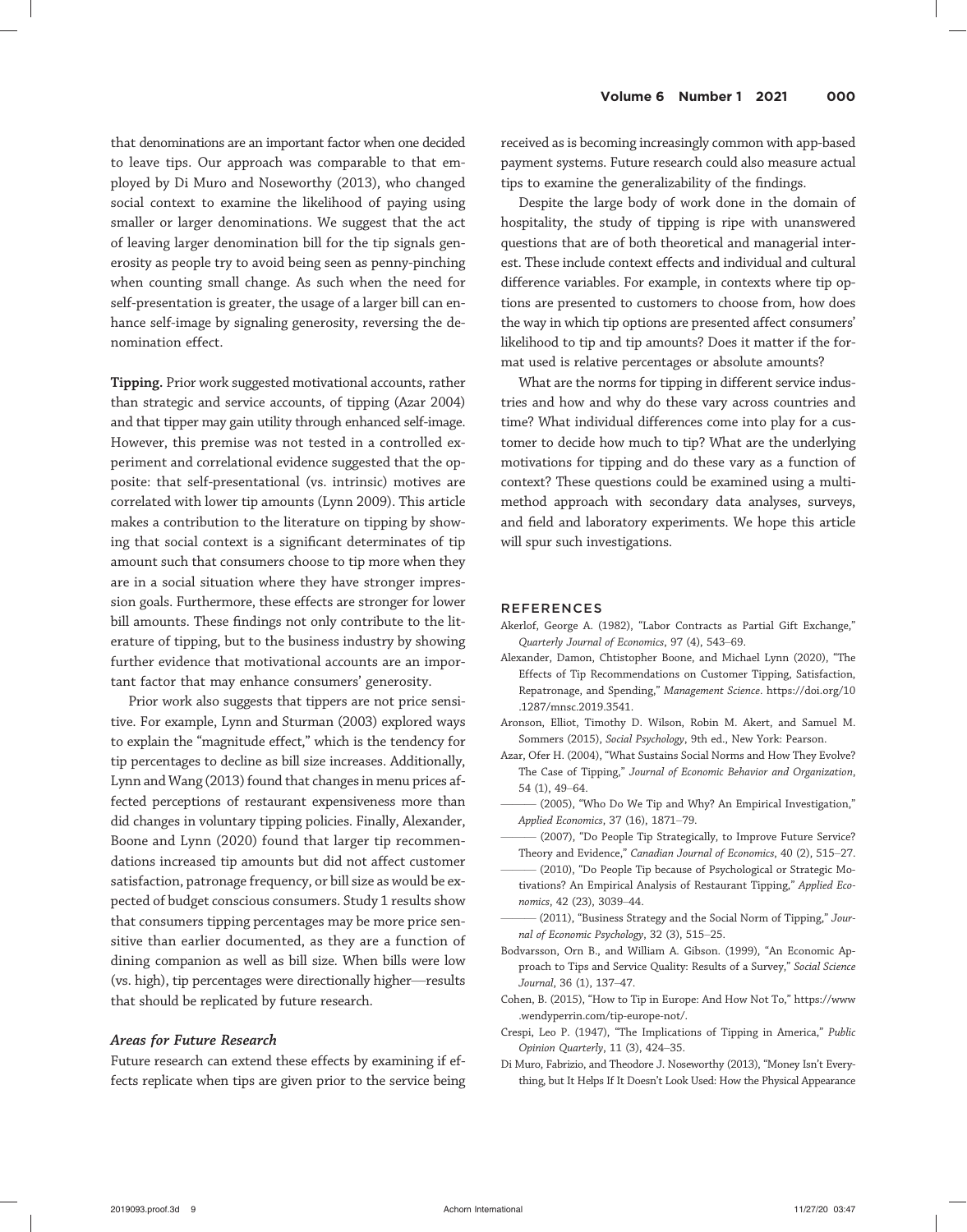of Money Influences Spending," Journal of Consumer Research, 39 (6), 1330–42.

Feinberg, Richard A. (1986), "Credit Cards as Spending Facilitating Stimuli: A Conditioning Interpretation," Journal of Consumer Research, 13 (3), 348–56.

Futrell, Gary D. (2015), "Reciprocity as an Antecedent of Restaurant Tipping: A Look at Gratitude and Obligation," American Journal of Tourism Research, 4 (2), 44–51.

Gneezy, Ayelet, Uri Gneezy, Gerhardt Riener, and Leif D. Nelson (2012), "Pay-What-You-Want, Identity, and Self-Signaling in Markets," Proceedings of the National Academy of Sciences, 109 (19), 7236–40.

Gourville, John T., and Dilip Soman (1998), "Payment Depreciation: The Behavioral Effects of Temporally Separating Payments from Consumption," Journal of Consumer Research, 25 (2), 160–74.

Hayes, Andrew F. (2017), Introduction to Mediation, Moderation, and Conditional Process Analysis: A Regression-Based Approach, 2nd ed., New York: Guilford.

Hirschman, Elizabeth C. (1979), "Differences in Consumer Purchase Behavior by Credit Card Payment System," Journal of Consumer Research, 6 (1), 58–66.

Holloway, J. Christopher (1985), "Between Gratitude and Gratuity Commentary on Shamir," Annals of Tourism Research, 12 (2), 239–42.

Kim, Ju-Young, Katherine Kaufmann, and Manuel Stegemann (2014), "The Impact of Buyer-Seller Relationships and Reference Prices on the Effectiveness of the Pay What You Want Pricing Mechanism," Marketing Letters, 25 (4), 409–23.

Kim, Ju-Young, Martin Natter, and Martin Spann (2009), "Pay What You Want: A New Participative Pricing Mechanism," Journal of Marketing, 73 (1), 44–58.

——— (2014), "Sampling, Discounts or Pay-What-You-Want: Two Field Experiments," International Journal of Research in Marketing, 31 (3), 327–34.

Koku, Paul S. (2005), "Is There a Difference in Tipping in Restaurant versus Non-Restaurant Service Encounters, and Do Ethnicity and Gender Matter?" Journal of Service Marketing, 19 (7), 445–52.

Kugel, Seth (2019), "Counter Service Tipping: Who Gives?" New York Times, September 15, https://www.nytimes.com/2019/09/15/travel /ipad-tipping-gratuity.html

Kunter, Marcus (2015), "Exploring the Pay-What-You-Want Payment Motivation," Journal of Business Research, 68 (11), 2347–57.

Leary, Mark R. (2019), Sel[f-Presentation: Impression Management and Inter](https://www.nytimes.com/2019/09/15/travel/ipad-tipping-gratuity.html)[personal Behavior](https://www.nytimes.com/2019/09/15/travel/ipad-tipping-gratuity.html), New York: Routledge.

Leary, Mark R., and Robin M. Kowalski (1990), "Impression Management: A Literature Review and Two-Component Model," Psychological Bulletin, 107 (1), 34–47.

Lynn, Michael (2000), "National Character and Tipping Customs: The Needs for Achievement, Affiliation and Power as Predictors of the Prevalence of Tipping," International Journal of Hospitality Management, 19 (2), 205–10.

(2004), "Ethnic Differences in Tipping: A Matter of Familiarity with Tipping Norms," Cornell Hotel and Restaurant Administration Quarterly, 45 (1), 12–22.

——— (2009), "Individual Differences in Self-Attributed Motives for Tipping: Antecedents, Consequences, and Implications," International Journal of Hospitality Management, 28 (3), 432–38.

Lynn, Michael, and Zachary W. Brewster (2015), "Racial and Ethnic Differences in Tipping: The Role of Perceived Descriptive and Injunctive Tipping Norms," Cornell Hospitality Quarterly, 56(1), 68-79.

Lynn, Michael, and Jeffrey Graves (1996), "Tipping: An Incentive/Reward for Service?" Hospitality Research Journal, 20 (1), 1–14.

Lynn, Michael, and Michael C. Sturman (2003), "It's Simpler than It Seems: An Alternative Explanation for the Magnitude Effect in Tipping," International Journal of Hospitality Management, 22 (1), 103–10.

Lynn, Michael, and Shuo Wang (2013), "The Indirect Effects of Tipping Policies on Patronage Intentions through Perceived Expensiveness, Fairness, and Quality," Journal of Economic Psychology, 39 (December), 62-71.

McCall, Michael, and Heather J. Belmont (1996), "Credit Card Insignia and Restaurant Tipping: Evidence for an Associative Link," Journal of Applied Psychology, 81 (5), 609–13.

Mishra, Himanshu, Arul Mishra, and Dhananjay Nayakankuppam (2006), "Money: A Bias for the Whole," Journal of Consumer Research, 32 (4), 541–49.

Morales, Andrea C., and Gavan J. Fitzsimons (2007), "Product Contagion: Changing Consumer Valuations through Physical Contact with 'Disgusting' Products." Journal of Marketing Research, 44 (2), 272–83.

Prelec, Drazen, and George Loewenstein (1998), "The Red and the Black: Mental Accounting of Savings and Debt," Marketing Science, 17 (1), 4–28.

Prelec, Drazen, and Duncan Simester (2001), "Always Leave Home without It: A Further Investigation of the Credit-Card Effect on Willingness to Pay," Marketing Letters, 12 (1), 5-12.

Raghubir, Priya, and Joydeep Srivastava (2008), "Monopoly Money: The Effect of Payment Coupling and Form on Spending Behavior," Journal of Experimental Psychology: Applied, 14 (3), 213–25.

(2009), "The Denomination Effect," Journal of Consumer Research, 36 (4), 701–13.

Regner, Tobias, and Gerhard Riener (2012), "Motivational Cherry Picking," DICE Discussion Paper No. 68, Heinrich Heine University of Dusseldorf.

Schlenker, Barry R. (1980), Impression Management: The Self-Concept, Social Identity, and Interpersonal Relations. Monterey, CA: Brooks/Cole, 168–233. (2012), "Self-Presentation," in Handbook of Self and Identity, ed.

M. R. Leary and J. P. Tangney, New York: Guilford, 542–70. Schmidt, Klaus M., Martin Spann, and Robert Zeithammer (2014), "Pay What You Want as a Marketing Strategy in Monopolistic and Competitive Markets," Management Science, 61 (6), 1217-36.

Schons, Laura M., Mario Rese, Jan Wieseke, Wiebke Rasmussen, Daniel Weber, and Wolf-Christian Strotmann (2014), "There Is Nothing Permanent Except Change: Analyzing Individual Price Dynamics in 'Pay-What-You-Want' Situations," Marketing Letters, 25 (1), 25–36.

Shah, Avni M., Noah Eisenkraft, James R. Bettman, and Tanya L. Chartrand (2016), " 'Paper or Plastic?' How We Pay Influences Post-Transaction Connection," Journal of Consumer Research, 42 (5), 688-708.

Soman, Dilip (2001), "Effects of Payment Mechanism on Spending Behavior: The Role of Rehearsal and Immediacy of Payments," Journal of Consumer Research, 27 (4), 460–74.

Stein, Perry (2015), "'Tip Creep' at the Coffee Shop: Should We Tip Our Baristas?" Washington Post, February 3, https://www.washingtonpost .com/news/local/wp/2015/02/03/tip-creep-at-the-coffee-shop-should -we-tip-our-baristas/?noredirect=on&utm\_term=.466f2b8121d7.